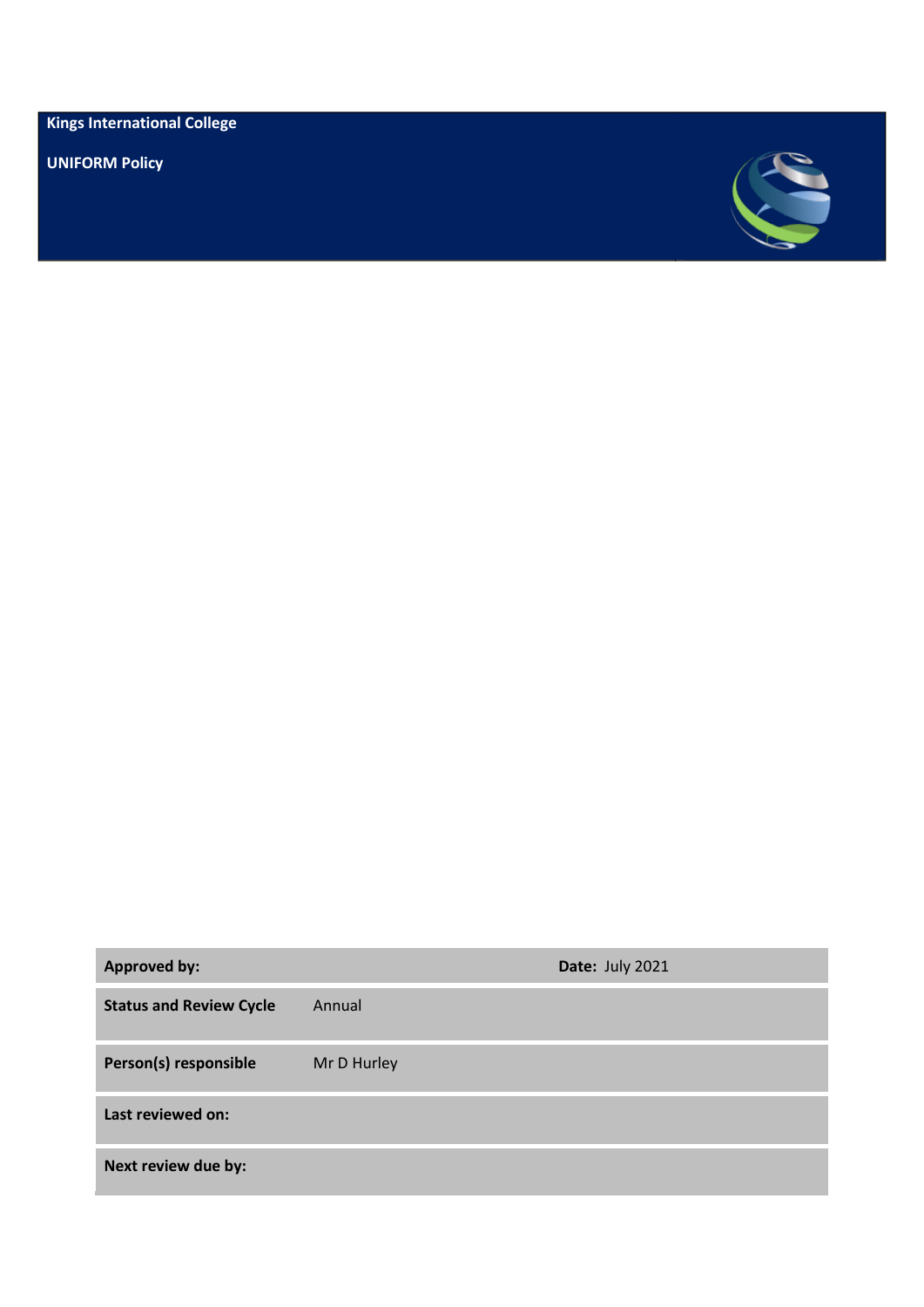**School uniform plays a valuable role in contributing to the ethos of the school and sets an appropriate tone. It instils pride, supports positive behaviour and discipline and encourages identity with the school. Uniform can also be useful to protect children from social pressures to dress in a particular way.**

Kings has some simple conduct expectations on personal presentation. All students are expected to follow these expectations consistently and without question when on the school site:

- The school blazer is to be worn at all times unless otherwise directed by the Headteacher during the Summer Term. Students may ask to take their blazer off if they are hot in lessons, but they must leave lessons with their blazer on.
- Shirt tucked in at all times.
- Tie done up with house stripe showing below the knot.
- We encourage wearing suitable coats during cold periods. Coats may be worn in the school building but taken off as soon as entering the classroom.
- A suitable school bag large enough to carry exercise books and equipment.

Please ensure you follow the school uniform guidelines below:

### All students must have:

Blue blazer with Kings logo

Plain white shirt with Kings House tie

Black trousers (not skinny/fashion/jean) or black skirt (knee length and not stretchy)

Black leather shoes with low heels (no plimsolls/canvas shoes/trainers or Vans)

Opaque black or flesh colour tights or white/black socks (no trainer socks)

# **Optional**

Black v necked long sleeved jumper with short rib at bottom and cuffs (cannot be worn without blazer)

# PE Kit – All students must have:

Sports Polo Shirt with Kings logo PE shorts with Kings logo or skort with Kings logo Reversible long sleeved top

White or royal blue sport socks Trainers (not plimsolls)-must have light coloured soles Shin Pads

Optional: Sports rain jacket – Kings logo **Leggings** Mid Layer Pro track pants

**Uniform Supplier**: Brenda's, 130 Frimley Road, Camberley, GU15 2QN. Telephone 01276 469697. Email: shop@brendas.uk.

Website: www.brendas.co.uk

### **Non-acceptable items include:**

"Skinny" trousers, jeans, short skirts, knee-high socks, trainers, boots or canvas shoes, hoodies.

Uniform will be constantly monitored; any additions to unacceptable wear/fashion trends will be updated on the school website. Any deviation from the uniform policy due to exceptional circumstances must be supported with a parental note stating the reason and a date when the issue will be rectified. Sanctions will be issued per the behaviour policy where this is not the case.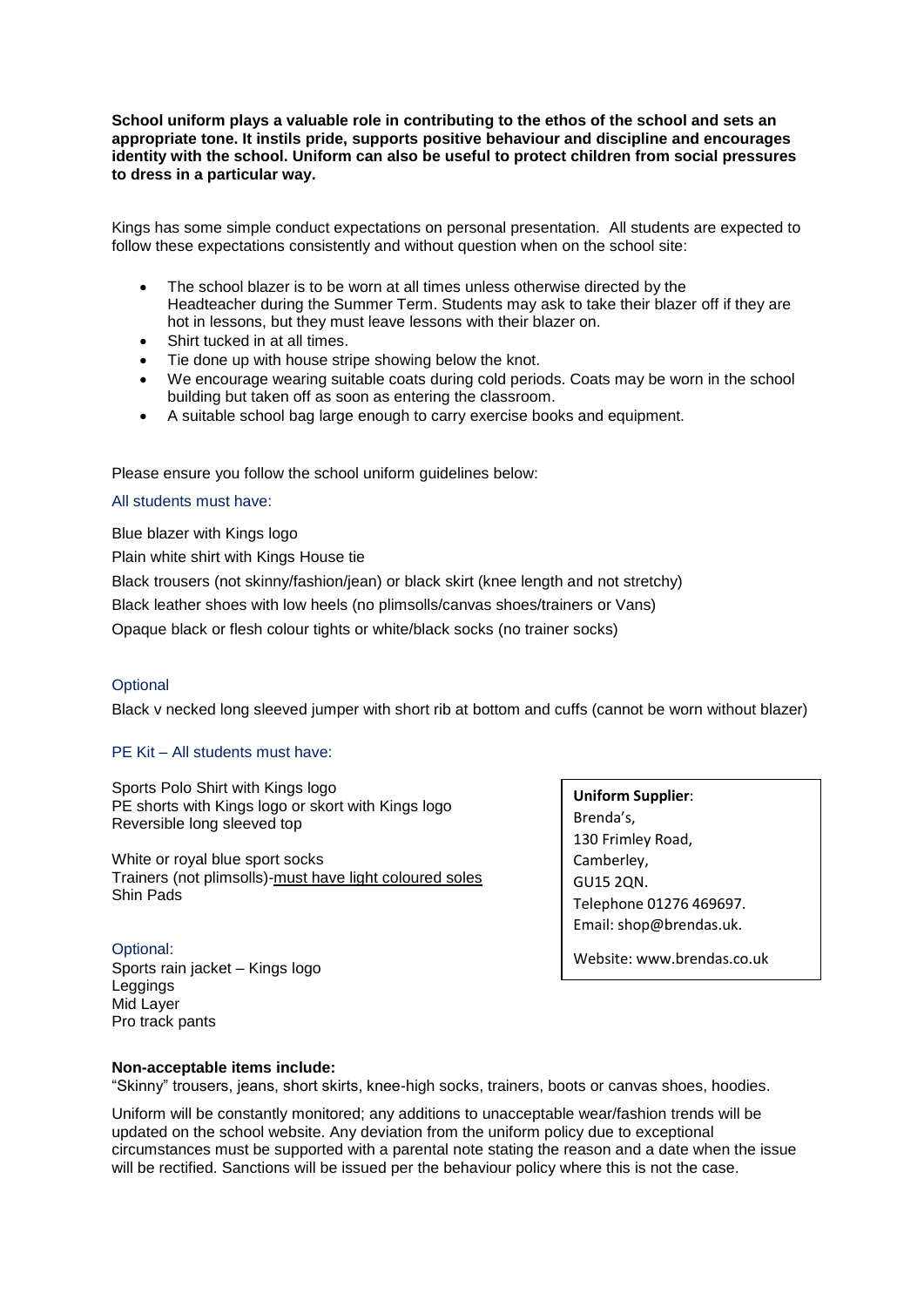**All students should have a complete correct change of clothes for P.E. Showers facilities are available. For reasons of hygiene and comfort students should not dress after the lesson, in clothes, which have just been worn for P.E.** 

**All jewellery must be removed for PE.**

## **Advice on other optional items of wear/accessories**

All uniform items to be of a style commonly identifiable as school uniform wear, fashion items are not acceptable. **Hooded sweatshirts** are not an acceptable alternative to a coat.

### **Jewellery**

For health and safety purposes the school will permit only one set of stud earrings – lower ear lobe (no loops), and a wrist watch. Persistent offenders will have jewellery confiscated which can then be collected by their parent/carer from reception.

## **Nails**

Nail varnish/nail extensions are not permitted. Extremes of fashion relating to any item of clothing, hairstyle or appearance will not be permitted. No fashion branded clothing or accessories are permitted.

### **Hair**

- Hair extensions are not permitted
- Colouring is only allowed if it appears natural
- No patterns or tramlines should be shaved into the hair or eyebrows
- Hair should not be shaved below a grade 1
- No undercuts
- Hair bands must be plain and only black in colour (no other hair accessories should be worn)

### **Make Up**

A little light make-up is permitted in years 10 and 11. Acrylic nails and nail varnish are not permitted.

# **Body Art**

Tattoos, including those that are temporary, and henna are not permitted.

The Headteacher may grant relevant exemptions from specific aspects of the uniform policy, but only where this is required as a matter of sincere religious observance and where this can be substantiated by a letter from the leader of the relevant religious community. The school's decision is final.